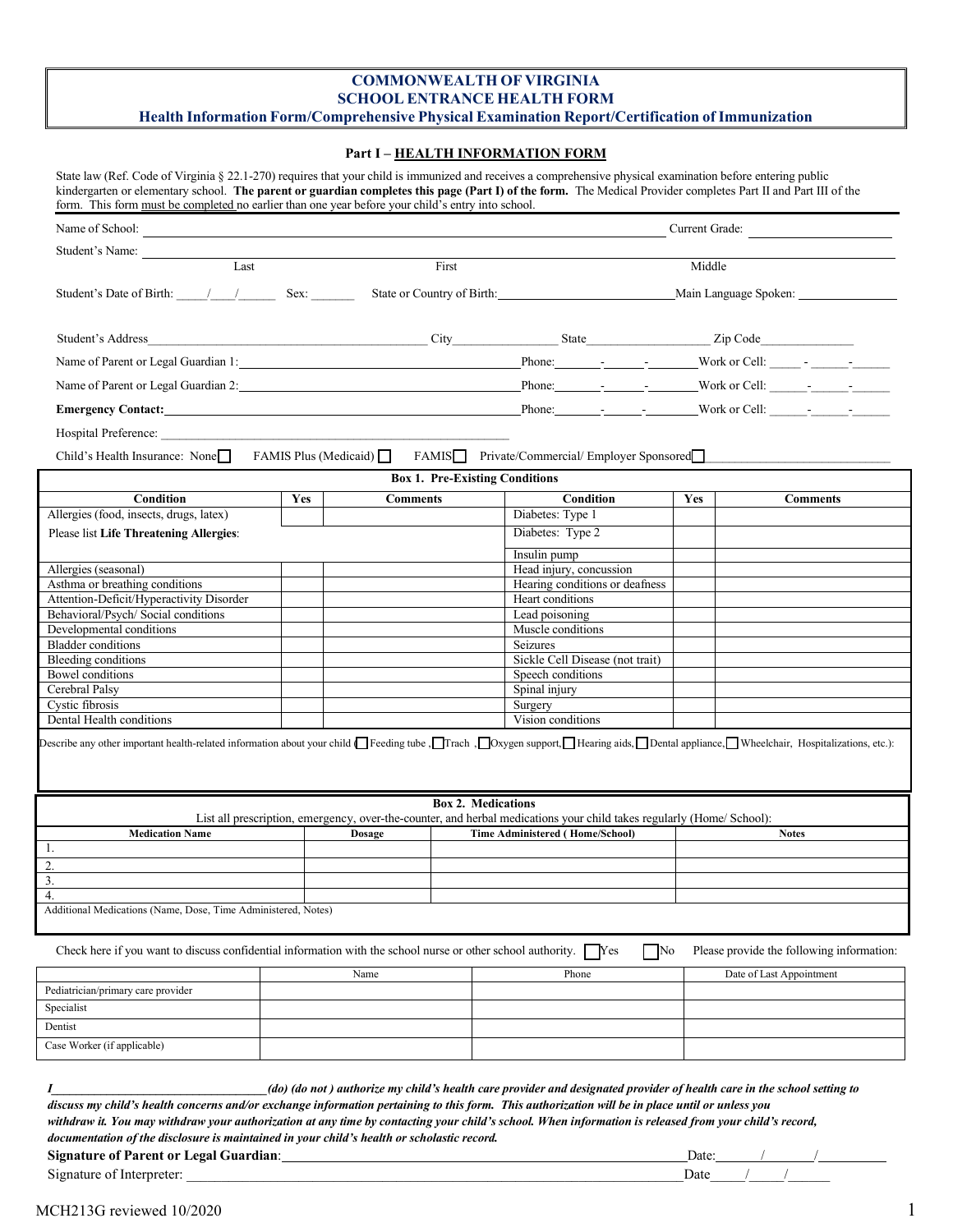# **COMMONWEALTH OF VIRGINIA SCHOOL ENTRANCE HEALTH FORM Part II - Certification of Immunization**

## **Section I**

**Check if the student's Immunization Records are attached using a separate form**

### **See Section II for conditional enrollment and exemptions.**

A copy of the immunization record signed or stamped by a physician or designee, registered nurse, or health department official indicating the dates of administration including month, day, and year of the required vaccines shall be acceptable in lieu of recording these dates on this form as long as the record is attached to this form. Form must be signed and dated by the Medical Provider or Health Department Official in the appropriate box. Please contact your local health department for assistance with foreign vaccine records.

| <b>Student Name:</b>                                                                                                                                                                                                                                                                       |                                                                                                     |                     | Date of Birth:                       |                                               | Sex:          |  |  |  |  |  |  |  |
|--------------------------------------------------------------------------------------------------------------------------------------------------------------------------------------------------------------------------------------------------------------------------------------------|-----------------------------------------------------------------------------------------------------|---------------------|--------------------------------------|-----------------------------------------------|---------------|--|--|--|--|--|--|--|
| Race (Optional):                                                                                                                                                                                                                                                                           |                                                                                                     | Ethnicity: Hispanic | Non-Hispanic                         |                                               |               |  |  |  |  |  |  |  |
| <b>IMMUNIZATION</b>                                                                                                                                                                                                                                                                        | RECORD COMPLETE DATES (month, day, year) OF VACCINE DOSES GIVEN                                     |                     |                                      |                                               |               |  |  |  |  |  |  |  |
| Diphtheria, Tetanus, Pertussis Vaccine (DTP,<br>DTaP                                                                                                                                                                                                                                       | $\mathbf{1}$                                                                                        | $\mathbf{2}$        | 3                                    | 4                                             |               |  |  |  |  |  |  |  |
| Diphtheria, Tetanus (DT) or Tdap or Td<br>Vaccine (given after 7 years of age)                                                                                                                                                                                                             | $\mathbf{1}$                                                                                        | $\overline{2}$      | 3                                    | 4                                             |               |  |  |  |  |  |  |  |
| Tdap Vaccine booster                                                                                                                                                                                                                                                                       | 1                                                                                                   |                     |                                      |                                               |               |  |  |  |  |  |  |  |
| Poliomyelitis Vaccine (IPV, OPV)                                                                                                                                                                                                                                                           | 1                                                                                                   | $\mathbf{2}$        | 3                                    | 4                                             |               |  |  |  |  |  |  |  |
| Haemophilus influenzae Type b<br>Vaccine (Hib conjugate)<br>only for children <60 months of age                                                                                                                                                                                            | 1                                                                                                   | $\overline{2}$      | 3                                    | 4                                             |               |  |  |  |  |  |  |  |
| Rotavirus Vaccine (RV)<br>only for children < 8 months of age                                                                                                                                                                                                                              | 1                                                                                                   | $\mathbf{2}$        | 3                                    |                                               |               |  |  |  |  |  |  |  |
| Pneumococcal Vaccine (PCV conjugate)<br>only for children <60 months of age                                                                                                                                                                                                                | $\mathbf{1}$                                                                                        | $\overline{2}$      | 3 <sup>1</sup>                       | $\overline{\mathbf{4}}$                       |               |  |  |  |  |  |  |  |
| Varicella Vaccine                                                                                                                                                                                                                                                                          | $\mathbf 2$<br>Date of Varicella Disease OR Serological Confirmation of Varicella<br>1<br>Immunity: |                     |                                      |                                               |               |  |  |  |  |  |  |  |
| Measles, Mumps, Rubella Vaccine (MMR<br>vaccine)                                                                                                                                                                                                                                           | 1                                                                                                   | $\mathbf{2}$        |                                      |                                               |               |  |  |  |  |  |  |  |
| Measles Vaccine (Rubeola)                                                                                                                                                                                                                                                                  | 1                                                                                                   | $\mathbf{2}$        |                                      | Serological Confirmation of Measles Immunity: |               |  |  |  |  |  |  |  |
| Rubella Vaccine                                                                                                                                                                                                                                                                            | $\mathbf{1}$                                                                                        | $\overline{2}$      |                                      | Serological Confirmation of Rubella Immunity: |               |  |  |  |  |  |  |  |
| Mumps Vaccine                                                                                                                                                                                                                                                                              | 1                                                                                                   | $\mathbf{2}$        |                                      | Serological Confirmation of Mumps Immunity:   |               |  |  |  |  |  |  |  |
| Hepatitis <b>B</b> Vaccine (HBV)<br>П<br>Merck adult formulation used                                                                                                                                                                                                                      | 1                                                                                                   | $\overline{2}$      | 3                                    |                                               |               |  |  |  |  |  |  |  |
| Hepatitis A Vaccine                                                                                                                                                                                                                                                                        | 1                                                                                                   | $\overline{2}$      |                                      |                                               |               |  |  |  |  |  |  |  |
| Meningococcal ACWY Vaccine                                                                                                                                                                                                                                                                 | 1                                                                                                   | $\overline{2}$      |                                      |                                               |               |  |  |  |  |  |  |  |
| Meningococcal B Vaccine                                                                                                                                                                                                                                                                    | 1                                                                                                   | $\overline{2}$      | 3                                    |                                               |               |  |  |  |  |  |  |  |
| Human Papillomavirus Vaccine (HPV)                                                                                                                                                                                                                                                         | 1                                                                                                   | $\mathbf{2}$        | 3                                    |                                               |               |  |  |  |  |  |  |  |
| Influenza (Yearly)                                                                                                                                                                                                                                                                         | 1                                                                                                   | $\boldsymbol{2}$    | 3                                    | 4                                             |               |  |  |  |  |  |  |  |
| Other                                                                                                                                                                                                                                                                                      | $\mathbf{1}$                                                                                        | $\mathbf{2}$        | 3                                    | 4                                             | 5             |  |  |  |  |  |  |  |
| Other                                                                                                                                                                                                                                                                                      | 1                                                                                                   | $\overline{2}$      | 3                                    | $\overline{\mathbf{4}}$                       | 5             |  |  |  |  |  |  |  |
| I certify that this child is ADEQUATELY OR AGE APPROPRIATELY IMMUNIZED in accordance with the MINIMUM requirements for attending school,<br>child care or preschool prescribed by the State Board of Health's Regulations for the Immunization of School Children (Reference Section III). |                                                                                                     |                     | <b>Certification of Immunization</b> |                                               |               |  |  |  |  |  |  |  |
| Signature of Medical Provider or Health Department Official:                                                                                                                                                                                                                               |                                                                                                     |                     |                                      | Date (Mo., Day, Yr.): $_{-}$                  | $\frac{1}{2}$ |  |  |  |  |  |  |  |

 $MCH213G$  reviewed  $10/2020$  2 T<br>T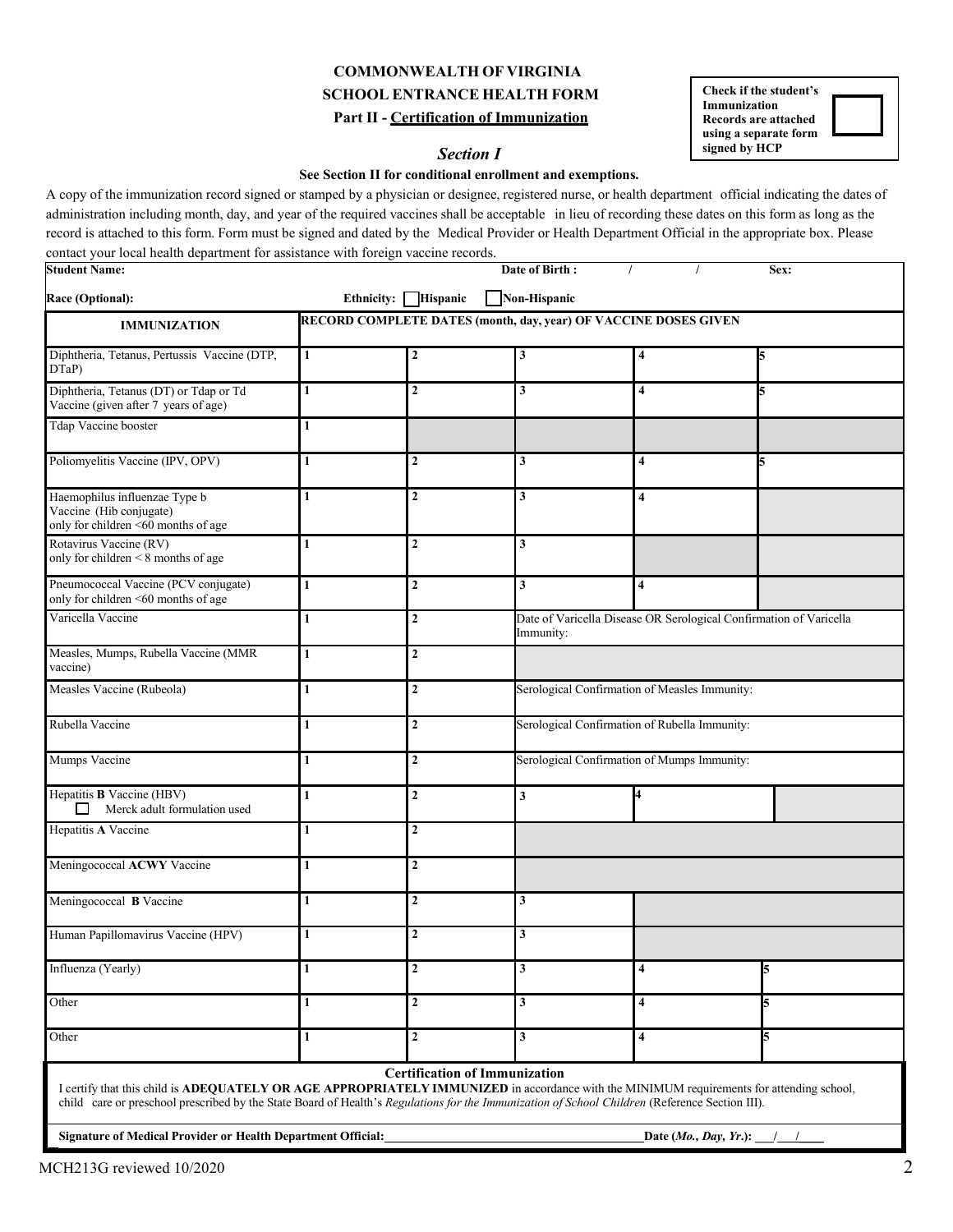## *Section II Conditional Enrollment and Exemptions*

Complete the medical exemption or conditional enrollment section as appropriate to include signature and date. This section must be attached to Part I Health Information (to be filled out and signed by parent).

| Student's Name:<br>Parent or Legal Guardian Name:<br>Phone Number:                                                                                                                                                                                                                               | Date of Birth: |
|--------------------------------------------------------------------------------------------------------------------------------------------------------------------------------------------------------------------------------------------------------------------------------------------------|----------------|
| <b>MEDICAL EXEMPTION:</b> As specified in the <i>Code of Virginia</i> § 22.1-271.2, C (ii), I certify that administration of<br>the vaccine(s) designated below would be detrimental to this student's health. The vaccine(s) is (are) specifically<br>contraindicated because (please specify): |                |
| $DTP/DTaP/Tap$ : [; $DTT/d$ : [; $DPY/TPV$ : [; $T$ ]; $FCV$ : [; $PCV$ : [; $RV$ : [; $RV$ : [; $N$ easles: [                                                                                                                                                                                   |                |
| Mumps: [ ]; Rubella : [ ]; VAR: [ ]; Men ACWY: [ ]; Men B: [ ]; Hep A: [ ]; HBV: [                                                                                                                                                                                                               |                |
| This contraindication is permanent: $\begin{bmatrix} 1 \\ 0 \end{bmatrix}$ , or temporary $\begin{bmatrix} 1 \\ 0 \end{bmatrix}$ and expected to preclude immunizations until: Date ( <i>Mo.</i> ,                                                                                               |                |
| $Day, Yr.):$                                                                                                                                                                                                                                                                                     |                |
| Signature of Medical Provider or Health Department Official: Date (Mo., Day, Yr.): /                                                                                                                                                                                                             |                |
|                                                                                                                                                                                                                                                                                                  |                |

**RELIGIOUS EXEMPTION:** The *Code of Virginia* allows a child an exemption from receiving immunizations required for school attendance if the student or the student's parent/guardian submits an affidavit to the school's admitting official stating that the administration of immunizing agents conflicts with the student's religious tenets or practices. Any student entering school must submit this affidavit on a CERTIFICATE OF RELIGIOUS EXEMPTION (Form CRE-1), which may be obtained at any local health department, school division superintendent's office or local department of social services. Ref. *Code of Virginia* § 22.1-271.2, C (i).

**CONDITIONAL ENROLLMENT:** As specified in the *Code of Virginia* § 22.1-271.2, B, I certify that this child has received at least one dose of each of the vaccines required by the State Board of Health for attending school and that this child has a plan for the completion of his/her requirements within the next 90 calendar days. Next immunization due on

**Signature of Medical Provider or Health Department Official: Date (***Mo., Day, Yr***.):| | | |**

*Section III Requirements*

For Minimum Immunization Requirements for Entry into School and Day Care, consult the Division of Immunization web site at **<http://www.vdh.virginia.gov/epidemiology/immunization>**

Children shall be immunized in accordance with the Immunization Schedule developed and published by the Centers for Disease Control (CDC), Advisory Committee on Immunization Practices (ACIP), the American Academy of Pediatrics (AAP), and the American Academy of Family Physicians (AAFP), otherwise known as ACIP **recommendations** (Ref. *Code of Virginia* § 32.1-46(a)).

**(Requirements are subject to change.)**